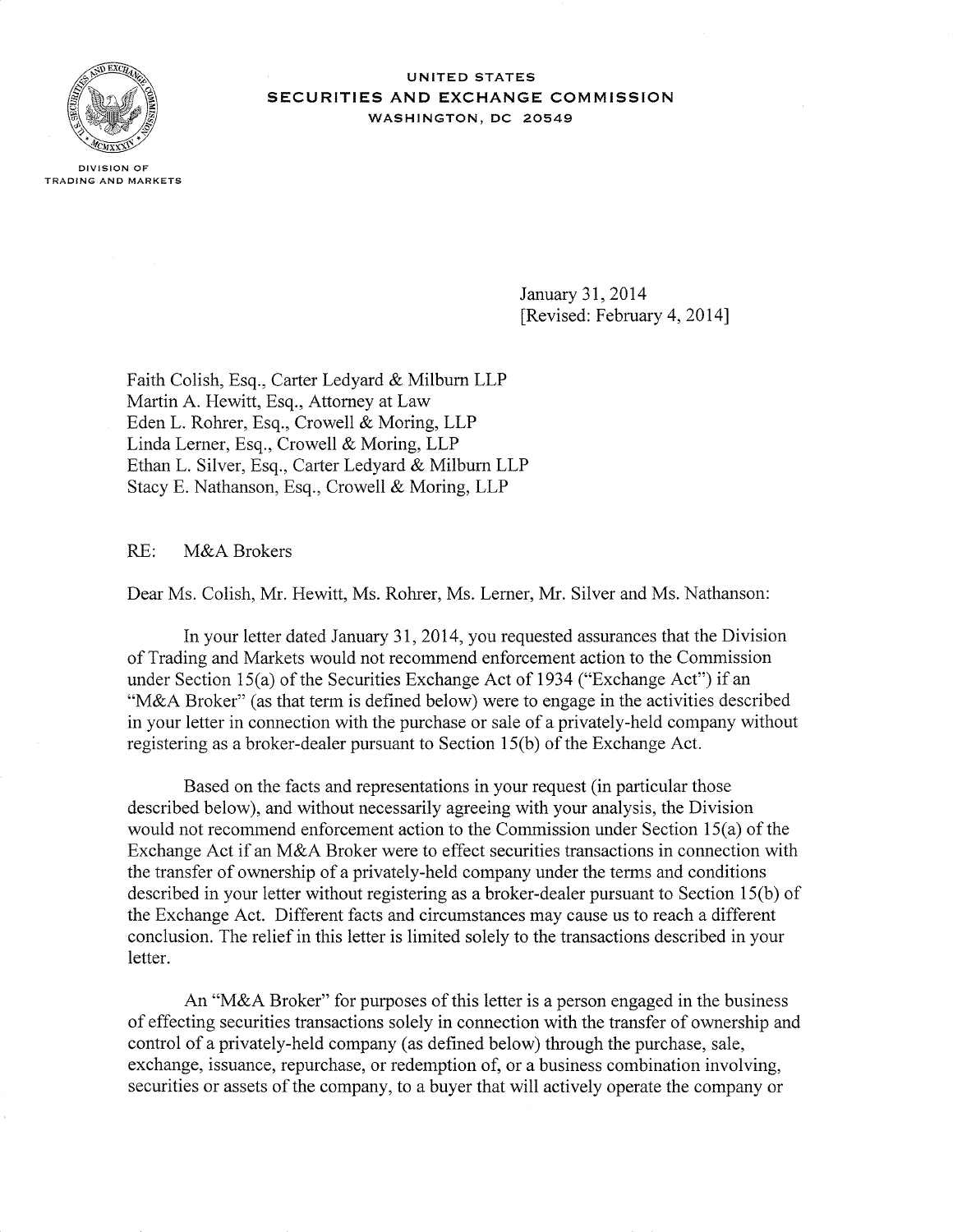#### Page 2 of 4

the business conducted with the assets of the company. A buyer could actively operate the company through the power to elect executive officers and approve the annual budget or by service as an executive or other executive manager, among other things.

A "privately-held company" for purposes of this letter is a company that does not have any class of securities registered, or required to be registered, with the Commission under Section 12 of the Exchange Act, or with respect to which the company files, or is required to file, periodic information, documents, or reports under Section  $15(d)$  of the Exchange Act. Any privately-held company that is the subject of this letter would be an operating company that is a going concern and not a "shell" company.<sup>1</sup>

You requested relief on behalf of M&A Brokers that facilitate mergers, acquisitions, business sales, and business combinations (together, "M&A Transactions") between sellers and buyers of privately-held companies, without regard to the size of the privately-held companies. Your letter contemplates that the M&A Broker may advertise a privately-held company for sale with information such as the description of the business, general location, and price range.

In issuing this letter, we note in particular your representations that:

1. The M&A Broker will not have the ability to bind a party to an M&A Transaction.

2. An M&A Broker will not directly, or indirectly through any of its affiliates, provide financing for an M&A Transaction. An M&A Broker that assists purchasers to obtain financing from unaffiliated third parties must comply with all applicable legal requirements, including, as applicable, Regulation T (12 CFR 220 *et seq.),* and must disclose any compensation in writing to the client.

3. Under no circumstances will an M&A Broker have custody, control, or possession of or otherwise handle funds or securities issued or exchanged in connection with an M&A Transaction or other securities transaction for the account of others.

4. No M&A Transaction will involve a public offering. Any offering or sale of securities will be conducted in compliance with an applicable exemption from registration under the Securities Act of 1933 ("Securities Act"). No party to any M&A Transaction will be a shell company, other than a business combination related shell <sup>2</sup> company.

 $\mathbf{1}$ A "shell" company is a company that: (I) has no or nominal operations; and (2) has: (i) no or nominal assets; (ii) assets consisting solely of cash and cash equivalents; or (iii) assets consisting of any amount of cash and cash equivalents and nominal other assets. In this context, a "going concern" need not be profitable, and could even be emerging from bankruptcy, so long as it has actually been conducting business, including soliciting or effecting business transactions or engaging in research and development activities.

The tenn "business combination related shell company" means a shell company (as defined in Securities Act Rule 405) that is: (1) fonned by an entity that is not a shell company solely for the purpose 2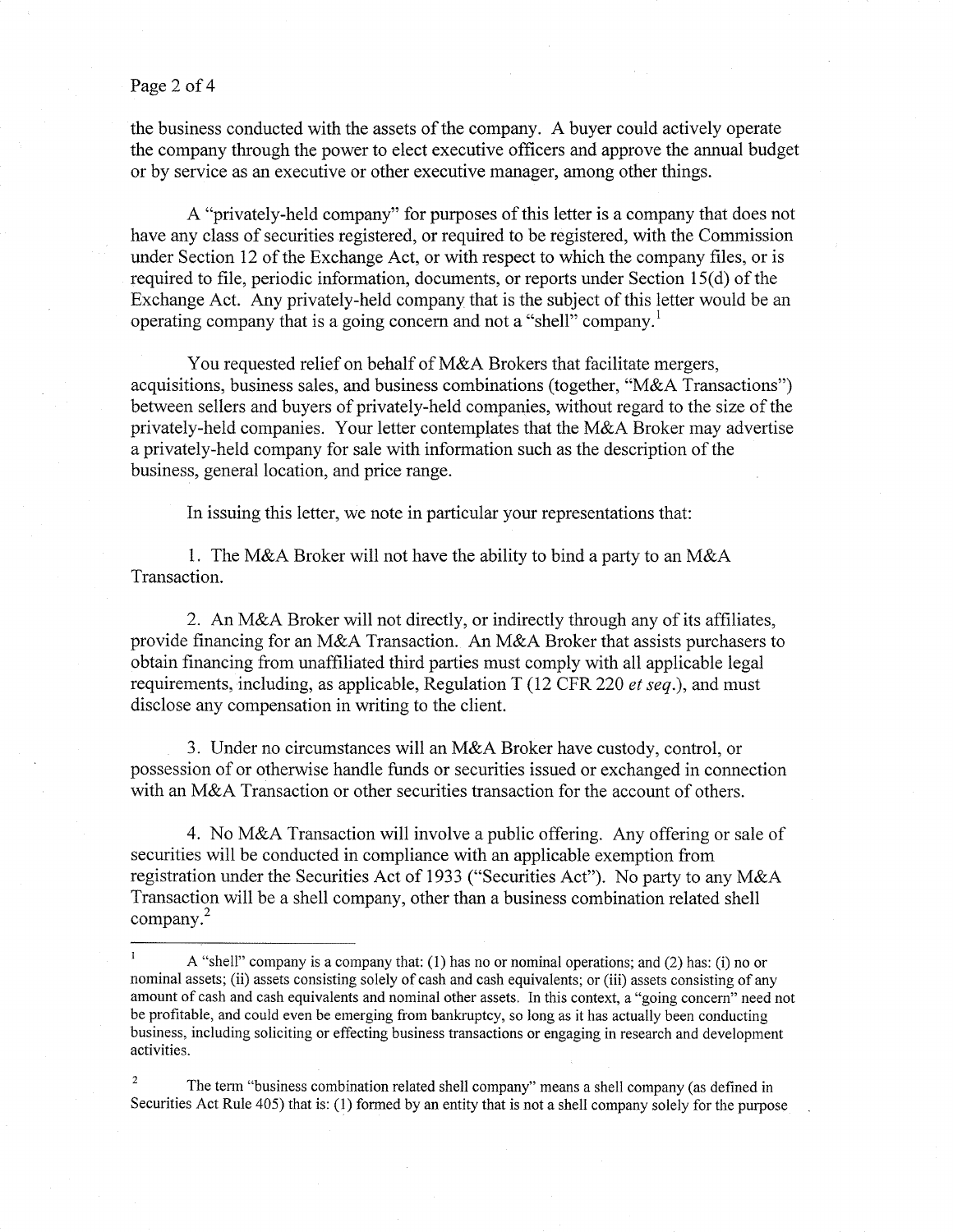#### Page 3 of 4

5. To the extent an M&A Broker represents both buyers and sellers, it will provide clear written disclosure as to the parties it represents and obtain written consent from both parties to the joint representation.

6. An M&A Broker will facilitate an M&A Transaction with a group of buyers only if the group is formed without the assistance of the M&A Broker.

7. The buyer, or group of buyers, in any M&A Transaction will, upon completion of the M&A Transaction, control and actively operate the company or the business conducted with the assets of the business. A buyer, or group of buyers collectively, would have the necessary control if it has the power, directly or indirectly, to direct the management or policies of a company, whether through ownership of securities, by contract, or otherwise. The necessary control will be presumed to exist if, upon completion of the transaction, the buyer or group of buyers has the right to vote 25% or more of a class of voting securities; has the power to sell or direct the sale of 25% or more of a class of voting securities; or in the case of a partnership or limited liability company, has the right to receive upon dissolution or has contributed 25% or more of the capital. In addition, the buyer, or group of buyers, must actively operate the company or the business conducted with the assets of the company.

8. No M&A Transaction will result in the transfer of interests to a passive buyer or group of passive buyers.

9. Any securities received by the buyer or M&A Broker in an M&A Transaction will be restricted securities within the meaning of Rule 144(a)(3) under the Securities Act of 1933 because the securities would have been issued in a transaction not involving a public offering.

10. The M&A Broker (and, if the M&A Broker is an entity, each officer, director or employee of the M&A Broker): (i) has not been barred from association with a brokerdealer by the Commission, any state or any self-regulatory organization; and (ii) is not suspended from association with a broker-dealer. This staff position is limited to the registration requirements of Section  $15(a)$  of the Exchange Act. Other provisions of the federal securities laws, including but not limited to the anti-fraud provisions, continue to apply. The staff expresses no view with respect to any other questions raised by an M&A Transaction, including, but not limited to, the applicability of other federal or state laws to the operation of M&A Brokers.

of changing the corporate domicile of that entity solely within the United States; or (2) formed by an entity that is not a shell company solely for the purpose of completing a business combination transaction (as defined in Securities Act Rule 165(f)) among one or more entities other than the shell company, none of which is a shell company.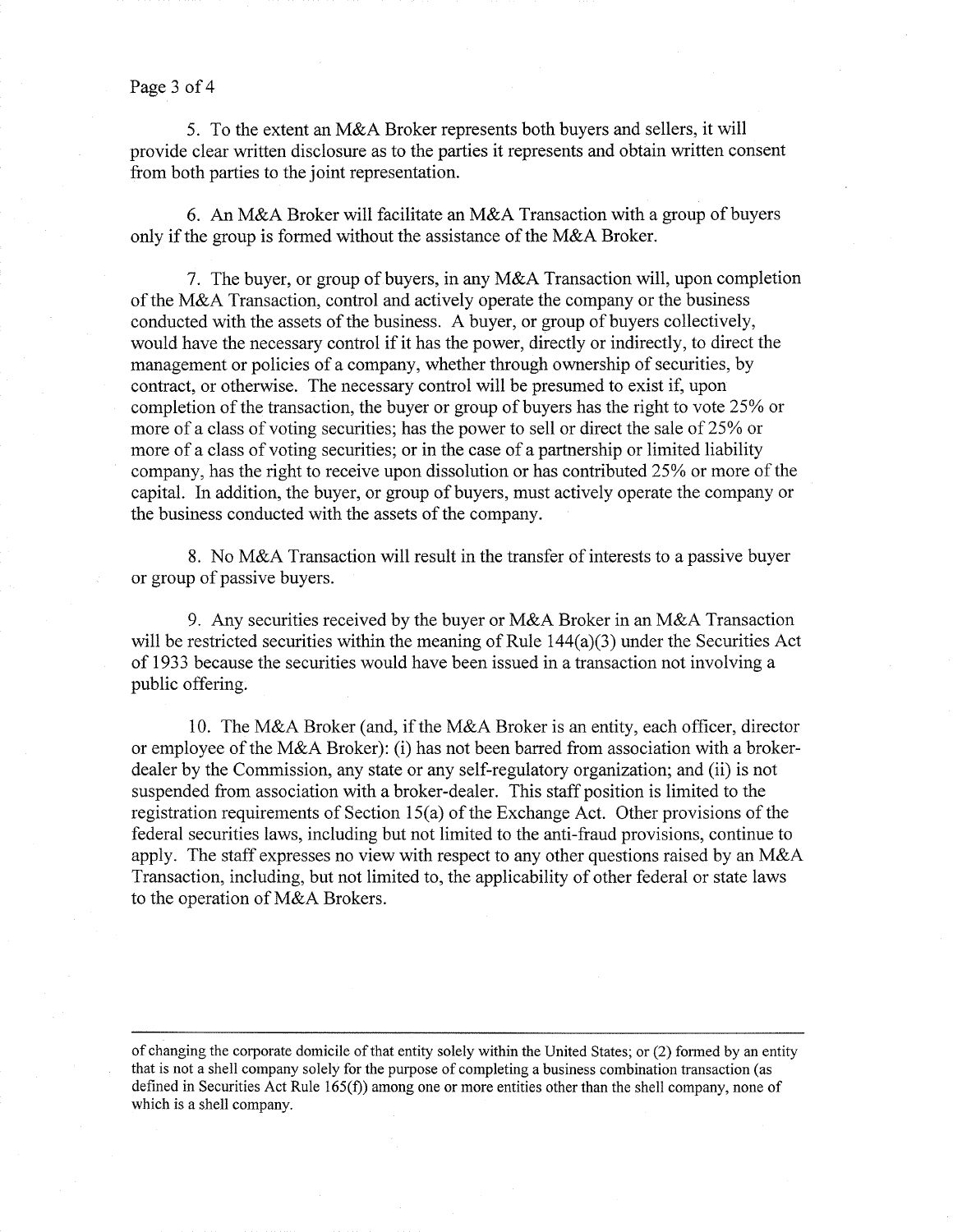Page 4 of 4

If you have any questions regarding this letter, please call Joseph Furey, Joanne Rutkowski, Darren Vieira, or me at (202) 551-5550.

Sincerely,<br> $\frac{1}{\sqrt{2e\mu}}$   $\frac{1}{\sqrt{2e\mu}}$ 

Chief Counsel and Associate Director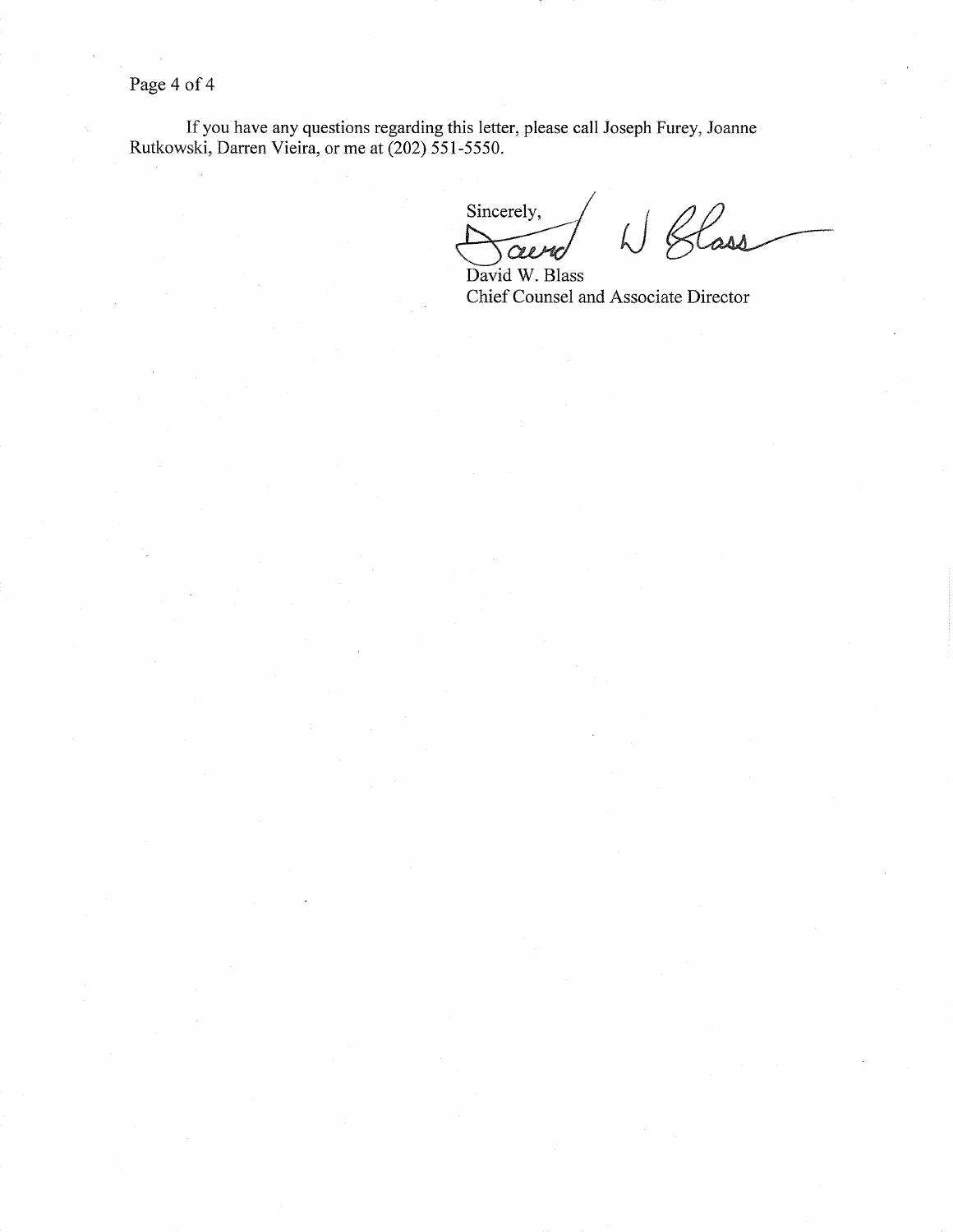Faith Colish, Carter Ledyard & Milburn LLP Martin A. Hewitt, Attorney at Law Eden L. Rohrer, Crowell & Moring LLP Linda Lerner, Crowell & Moring LLP Ethan L. Silver, Carter Ledyard & Milburn LLP Stacy E. Nathanson, Crowell & Moring LLP

January 31, 2014

David W. Blass, Esq. Chief Counsel and Associate Director Division of Trading and Markets Securities and Exchange Commission 100 F Street, N.E. Washington, D.C. 20549

## Re: Request for No Action Letter — M&A Brokerage Activities

Dear Mr. Blass:

We are writing to you on our own behalf as attorneys who have represented clients in connection with mergers and acquisitions and similar business brokerage transactions. We respectfully request assurance that the staff of the Division of Trading and Markets (the "Staff") of the Securities and Exchange Commission (the "Commission") will not recommend enforcement action to the Commission under Section  $15(a)$  of the Securities Exchange Act of 1934 (the "Exchange Act") if a person were to engage in the activities described in this letter in connection with the purchase or sale of a privately-held company without registering as a broker-dealer pursuant to Section  $15(b)$  of the Exchange Act.

### **Background**

A long-standing issue in the area of broker-dealer regulation concerns the treatment of persons who help to facilitate the sale of operating businesses. For many years there was an open question as to whether a sale of all of or a controlling interest in a. business was a securities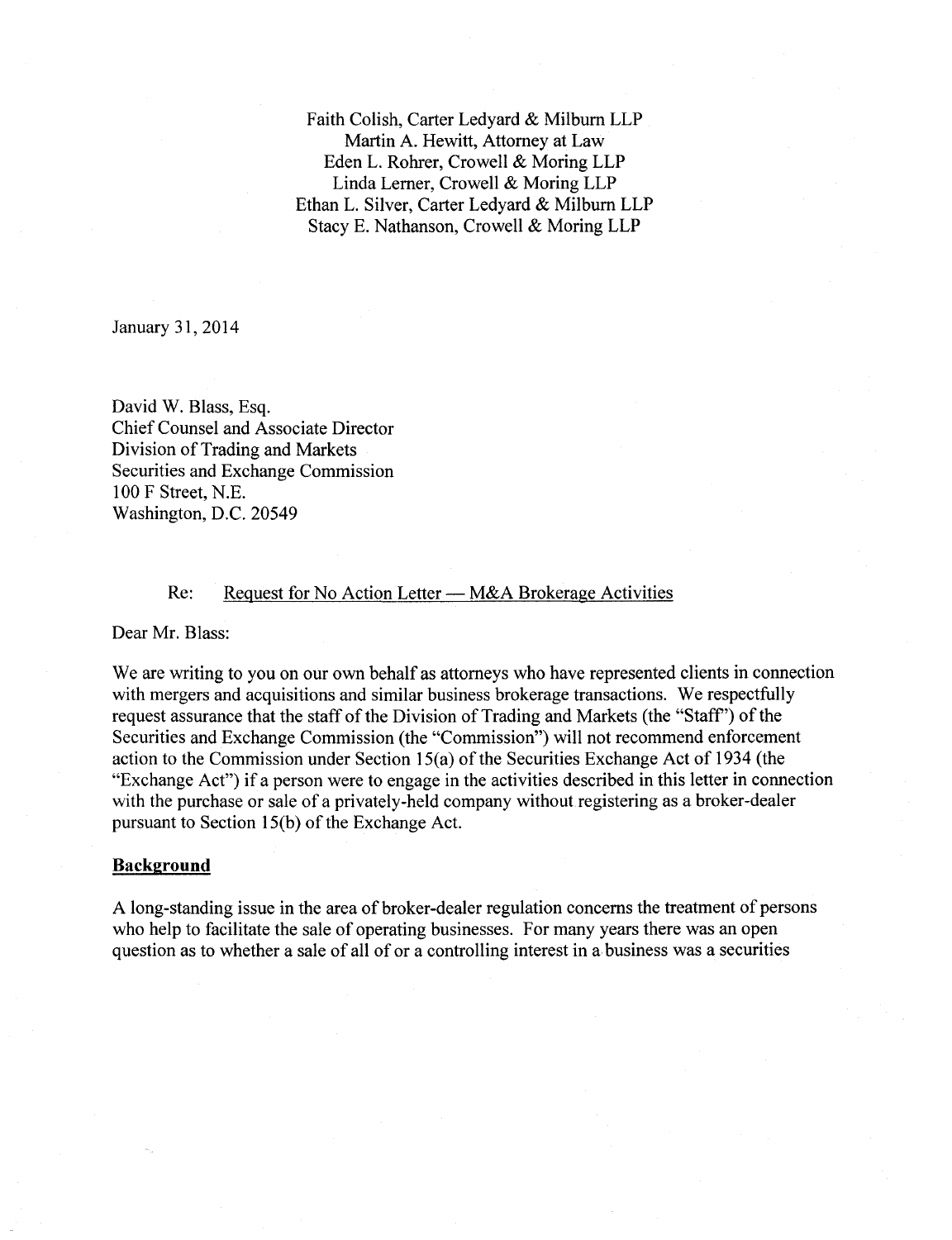transaction or effectively a sale of the assets of the company (and not a securities transaction).<sup>1</sup> In *Landreth Timber Co. v. Landreth*<sup>2</sup> (involving the transfer of 100% of the stock of a closely held corporation), and a companion case, *Gould v. Reufenacht*<sup>3</sup> (involving the transfer of 50% of the stock of a closely held corporation), the U.S. Supreme Court answered the question definitively. The Court held that this type of transaction involves a sale of "securities" within the meaning of the Securities Act of 1933 (the "Securities Act") and the Exchange Act.

As a result, a person that is in the business of effecting the sale of operating businesses through the sale of securities generally could be viewed as falling within the meaning of the term "broker" as defined in Section  $3(a)(4)$  of the Exchange Act. Absent an exception or exemption, that person would be required to register as a broker-dealer pursuant to Section  $15(a)$  of that Act and become a member of a self-regulatory organization.<sup>4</sup> If, however, the transaction were structured as an asset sale and did not involve the sale of securities, a person could engage in the same types of"brokering" activities without registering as a broker-dealer.

This is an anomalous result, in that the transaction structure is generally determined based on accounting or tax considerations, rather than on the applicability of the federal securities laws to the transaction or the broker. Further, mergers, acquisitions, business sales, and business combinations (together, "M&A Transactions") between sellers and buyers of privately owned companies are qualitatively different in virtually every respect from traditional retail or institutional brokerage transactions. Most notably, the active role of the buyer and seller in an M&A Transaction distinguishes these transactions from the purchase and sale of securities by retail and other investors for passive investment purposes, which is appropriately effected through the services of a registered broker-dealer.

• A buyer that seeks to acquire control and operate all or part of a seller's business will want to conduct due diligence, often with the assistance of legal counsel, accountants,

<sup>2</sup>  $471 \text{ U.S. } 681 \text{ (1985)}.$ 

 $3$  471 U.S. 701 (1985).

<sup>4</sup> A person that is in the business of effecting the sale of operating businesses through the sale of securities would need to be a member of a national securities association. *See*  Exchange Act Sections  $15(b)(8)$  and (9). At present, the only registered national securities association is the Financial Industry Regulatory Authority ("FINRA"). If the person in question is an individual, he or she could become registered as a representative of a FINRA member, provided that the FINRA member was engaged to effect the sale.

 $\mathbf{l}$ *See, e.g., Barbara Black, "Is Stock a Security?-- A Criticism of the Sale of Business Doctrine in Securities Fraud Litigation,"* (1983), Pace Law Faculty Publications 8; available at http://digitalcommons.pace.edu/lawfaculty/8.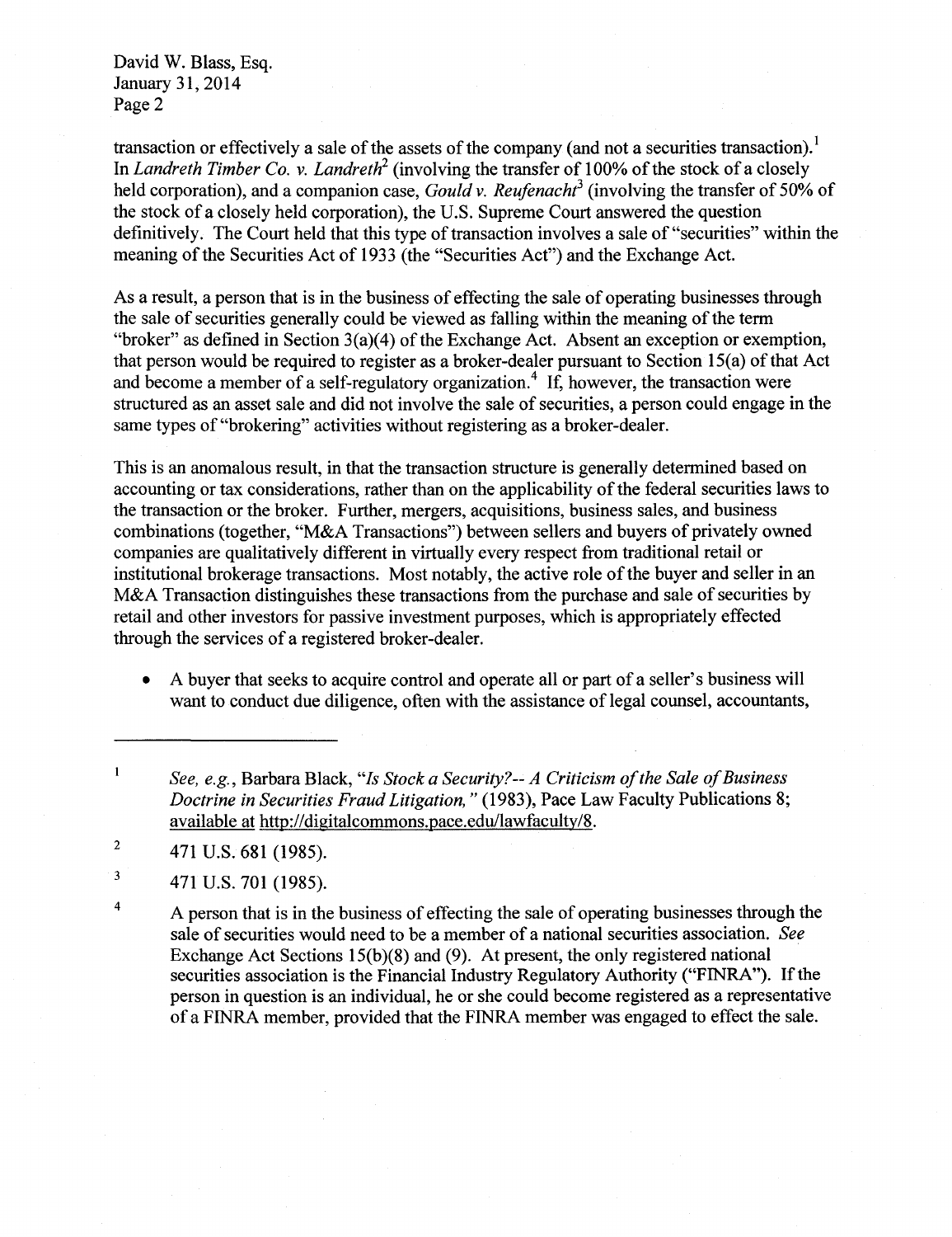> and other business consultants. Depending on the size of the transaction, a buyer may engage the services of an intermediary in connection with due diligence, valuation issues, structuring concerns and various business-related issues.

A seller, in turn, is also actively involved. The seller of a business may need to provide access to both current and historical business-related information.<sup>5</sup> An intermediary also may assist a seller with, among other things, advice about potential buyers, valuation issues, due diligence, structuring concerns and various business-related issues.

The particular services to be provided by an intermediary will differ depending on the facts and circumstances of the particular M&A Transaction. There is no "one-size-fits-all" M&A Transaction template. Rather, there are a number of variables that can affect the structure, timing and ultimate outcome of an M&A Transaction. The terms and conditions of these transactions are typically subject to negotiation between the seller and buyer, and memorialized in a series of transaction-related agreements that may involve legal counsel, accountants, commercial bankers, and other business consultants for either or both of the parties.

Intermediaries in M&A Transactions can perform a valuable function in preserving and creating jobs, and maximizing shareholder value. They can assist buyers by, among other things, bringing potential acquisitions to their attention. They can benefit sellers as well by exposing their businesses to a wider range of potential purchasers than the seller itself might be able to identify. Such exposure can result in competing bids, thus assisting the seller to maximize the sale price and perhaps shortening the time to conclude a sale.

As the ABA Task Force on Private Placement Broker-Dealers noted in its 2005 Report, brokerdealer registration imposes significant costs, as well as a regulatory model that is not "rightsized" to accommodate the particular role played by these intermediaries.<sup>6</sup> The registration process is lengthy, and costs and fees, together with start-up and first-year expenses, including legal, accounting and operating costs, can equal several hundred thousand dollars. Persons effecting only one or several transactions a year simply cannot bear this financial burden. These firms do not hold customer funds or securities, and many merely introduce the parties to one other and transmit documents between the parties, not participating in structuring or negotiating these transactions or otherwise advising the parties. Both buyers and sellers in this type of transaction are typically represented by legal counsel who can assist with due diligence, draft the transaction documentation and advise their clients on structure, tax considerations and

<sup>&</sup>lt;sup>5</sup>This information and related documentation is commonly prepared for management or tax purposes, rather than for presentation to prospective buyers.

<sup>&</sup>lt;sup>6</sup> This and other concerns related to unregistered "finders" were discussed at length in the American Bar Association Report and Recommendation of the Task Force on Private Placement Broker-Dealers, dated June 20, 2005.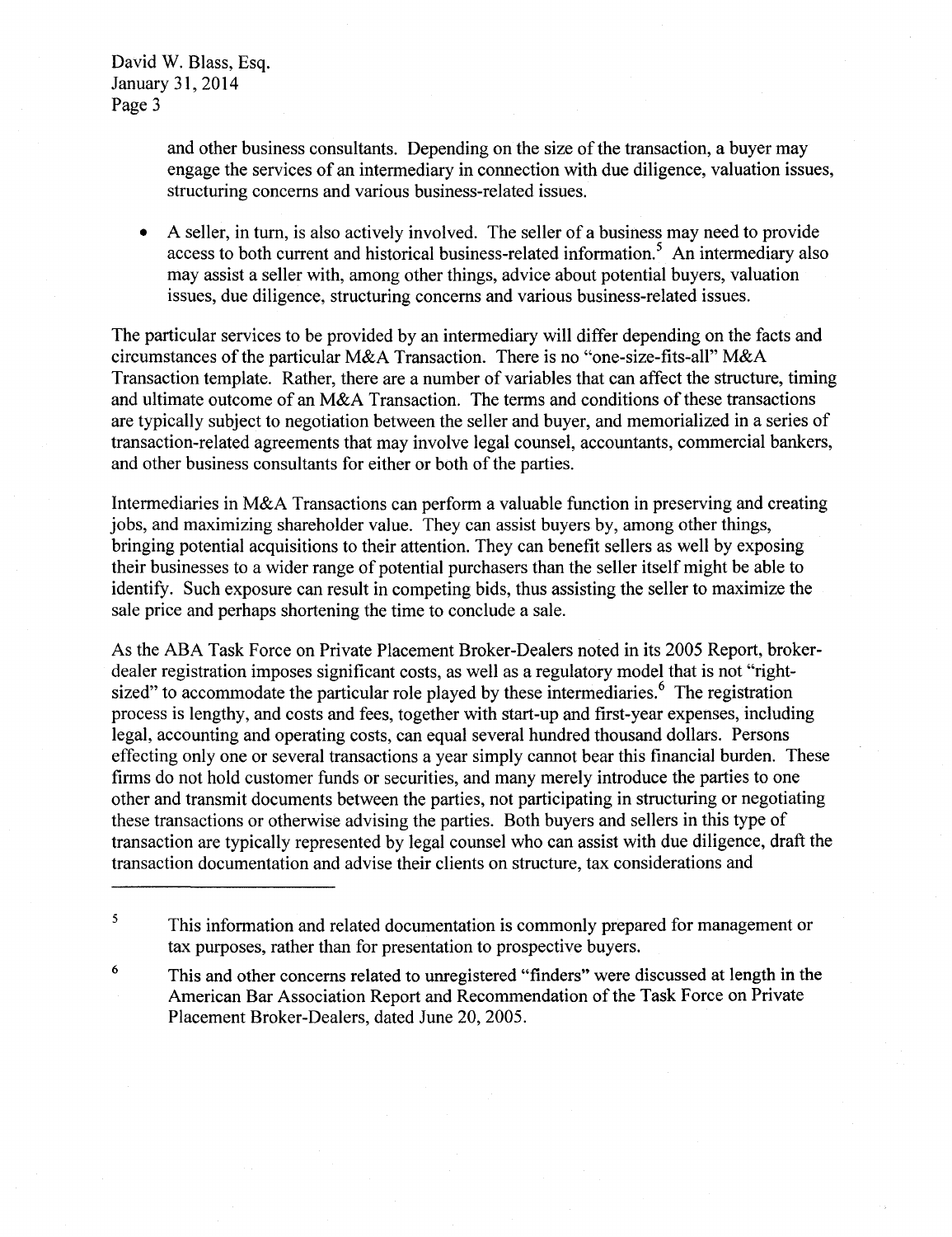contractual provisions, and there are remedies, both contractual and by operation of law, that are available to the parties to these types of transactions.

For the reasons explained above, efforts should be made to expand, not contract, the number of persons who can provide this service. We believe that the active roles and business objectives of each seller and buyer, together with the nature of the underlying transactions and the availability of remedies, both contractual and by operation of law, provide significant protections for the parties, and so form a basis for relief for the intermediaries from the requirements and costs associated with registration as a broker-dealer under Section  $15(b)$  of the Exchange Act. Moreover, we note that state securities and other laws regulate various aspects of these activities.<sup>7</sup>

# **Limitations on the Applicability of Relief under Current No-Action Letters**

The Staff has issued two letters providing limited relief in this area. *Country Business, Inc.* (SEC No-Action Letter, November 8, 2006) *("Country Business"),* and *International Business Exchange Corporation* (SEC No-Action Letter, December 12, 1986) (individually, a "Letter", and collectively, the "Letters"). In *Country Business,* the Staff agreed not to recommend enforcement action under Section 15(a) if Country Business engaged in certain limited activities without registering as a broker-dealer. The Staff based its relief on representations that:

(1) if a decision is made to effect the transaction by a sale of securities, Country Business would have a limited role in negotiations between the seller and potential purchasers or their representatives and would not have the power to bind either party in the transaction;

(2) the business represented by Country Business would be a going concern and not a "shell" organization;

(3) the selling company satisfies the size standards for a "small business" pursuant to the Small Business Size Regulations issued by the U.S. Small Business Administration;

(4) only assets would be advertised or otherwise offered for sale by Country Business;

(5) if the transaction is effected by means of securities, it would be a conveyance of 1 00% of the equity securities to a single purchaser or group of purchasers formed without the assistance of Country Business:

The states will still have all the registration and enforcement tools presently available to them, and we note that historically there has been little need for state regulatory intervention in these transactions. In addition, we are seeking relief from registration under Section 15 only. The other provisions of the federal securities laws, including the anti-fraud provisions, will of course continue to apply. 7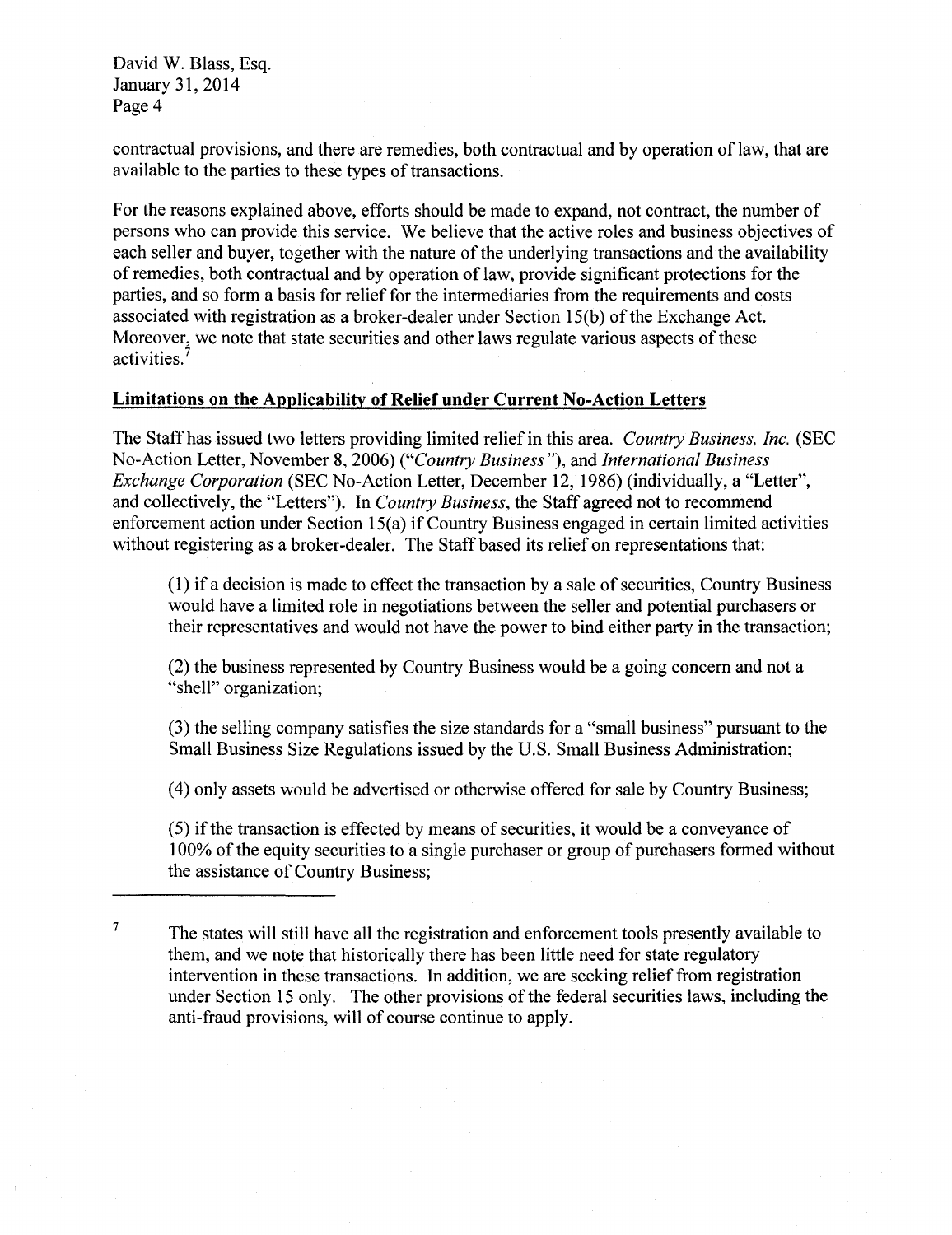(6) Country Business would not advise the two parties whether to issue securities, or otherwise to effect the transfer of the business by means of securities, or assess the value of any securities sold (other than by valuing the assets of the business as a going concern);

(7) the compensation of Country Business would be determined prior to the decision on how to effect the sale of the business, would be a fixed fee, hourly fee, a commission, or a combination thereof, based upon the consideration received by the seller, regardless of the means used to effect the transaction and would not vary according to the form of conveyance *(i.e.,* securities rather than assets);

(8) the compensation of Country Business would be received in the form and at the times described below; and

(9) Country Business would not assist purchasers with obtaining financing, other than providing uncompensated introductions to third-party lenders or help with completing the paperwork associated with loan applications.

Significantly, *Country Business* permits the intermediary to receive transaction-based compensation. Under the Letter, the compensation must be determined prior to the decision on how to effect the sale of the business and must be payable in cash. Additionally, the parties may agree, prior to the decision on how to effect the sale of the business, to defer the intermediary's compensation to the same extent that the consideration paid by the purchaser to the seller is deferred *(i.e.,* if consideration to the seller from the purchaser is paid in part upon, and in part after, closing, the intermediary could likewise receive its compensation in part upon, and in part after, closing).

*Country Business* imposed significant restrictions on the role, and hence the utility, of the intermediary. Only the assets of the business may be listed for sale. The intermediary cannot advertise or otherwise promote the sale of securities. Any decision to effect the transfer of a business by means of a securities sale must be made solely by the purchaser and seller without the recommendation of the intermediary. If a decision is made to effect the transaction by a sale of securities, the intermediary must limit its role to the following:

(1) transmitting documents between the parties;

(2) valuing the assets of the business as a going concern;

(3) providing the seller with administrative support; and

(4) assisting the seller with preparation of financial statements.

An intermediary seeking to rely on *Country Business* also cannot otherwise be involved in negotiating the terms of the sale between or among the parties, or offer advice to either the purchaser or seller about the value of the securities, other than valuing the assets of the business as a going concern. Although the intermediary may prepare a detailed description of the seller's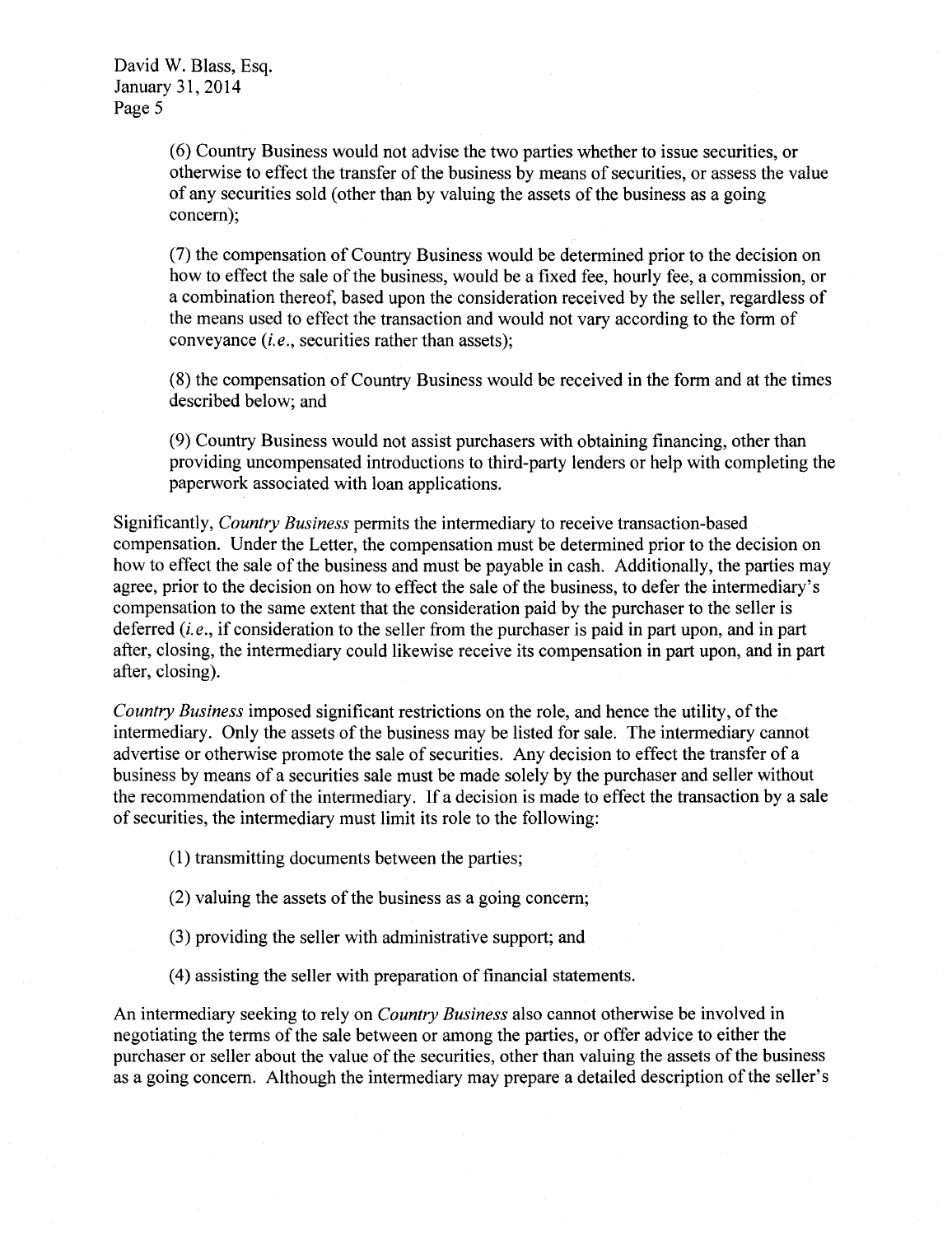company based on information supplied by the seller, including historical financial data and publicly available information, the intermediary must apprise potential purchasers that it makes no representations about the accuracy of the information provided.

*International Business Exchange Corporation,* which was issued 20 years earlier, differed from *Country Business* in two significant ways. First, it did not include any reference to the size of the business being sold but excluded only entities that are not closely held. Second, *International Business Exchange Corporation* did not require that a compensation determination be made prior to determining the structure of the transaction, but only that compensation not vary by the type of transaction.<sup>8</sup>

A person seeking to rely on the Letters cannot engage in negotiations on behalf of a client, advise the client whether to issue securities, or assess the value of any securities sold. Transactions are limited to the sale of 100% of the equity of the company to be acquired. Moreover, the Letters leave unclear whether alternative fee arrangements are permissible in connection with the sale of larger businesses. $\frac{9}{5}$  Finally, transaction size limits and the seemingly arbitrary distinction between asset sales and securities transactions may have unintended consequences. Among other things:

- The limitations on the size of the transaction may preclude certain intermediaries from participating in transactions that may impact the greatest number of employees and potentially have the greatest economic impact, as well as in the large number of transactions that may fall short of the 1 00% equity requirement but nonetheless involve a change in control. Although parties to larger transactions may wish to select from the wide array of services offered by sophisticated investment bankers that are registered broker-dealers, we do not believe that buyers or sellers in large transactions should be unduly restricted in their choice of an intermediary.
- An intermediary may seek to limit its participation to transactions involving the sale of assets, rather than securities transactions, to avoid violation of broker registration requirements. However, a securities transaction may be of greater benefit to the buyer

<sup>8</sup> Although *Country Business* is silent in this regard, it is generally viewed as modifying *International Business Exchange Corporation* in those respects.

<sup>&</sup>lt;sup>9</sup> The Letters have created ambiguity about permissible compensation arrangements. *International Business Exchange Corporation* permits the receipt of commissions, but it does not explicitly permit alternative fee arrangements like hourly fees or fixed fees. In contrast, *Country Business* explicitly permits a range of fee arrangements, including commissions and alternative fee arrangements, but only in the context of the sale of small businesses.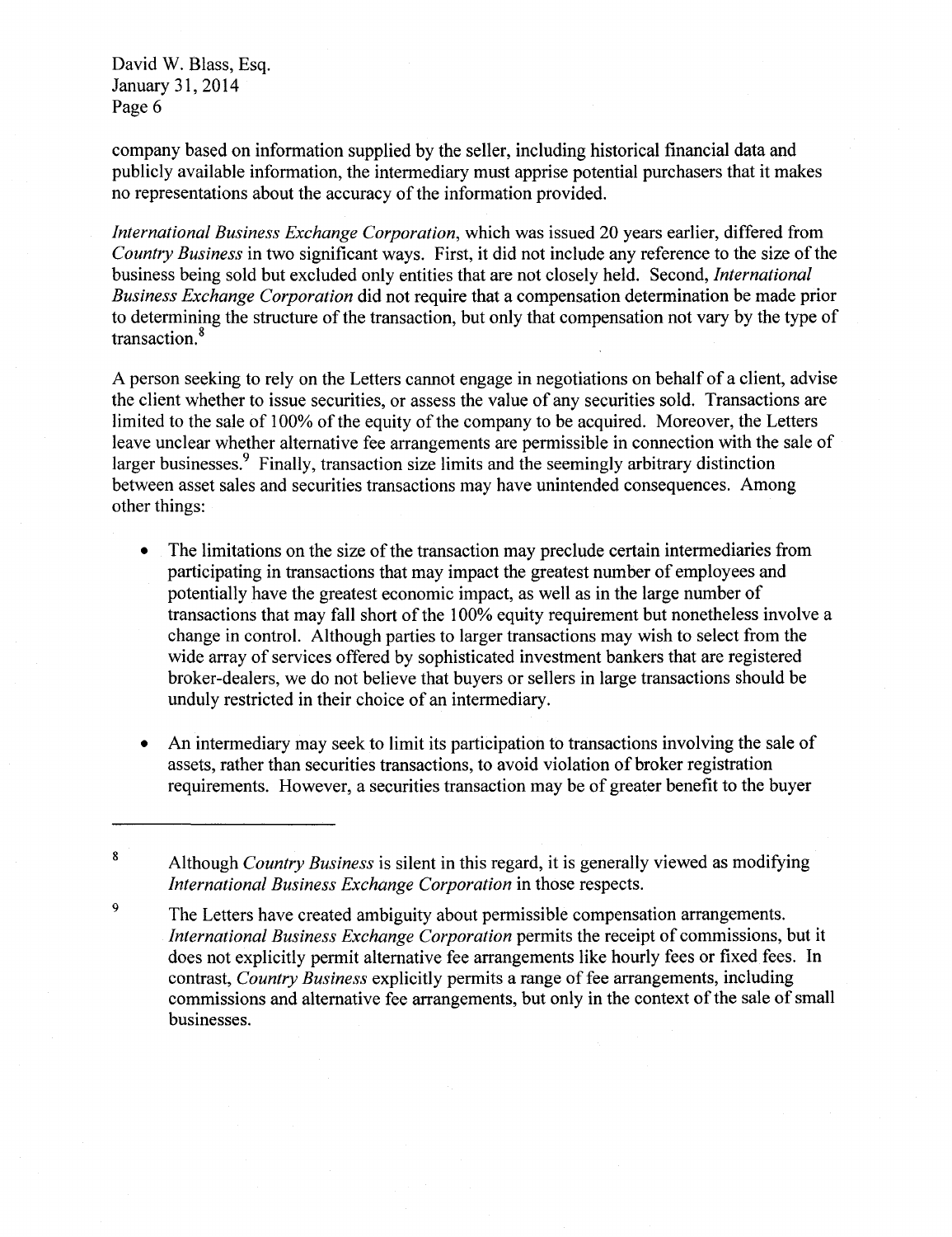> and/or seller for tax reasons, or may permit a higher sales price than if the transaction does not involve the transfer of securities. Even when a transaction is structured as a sale of assets, the issuance of promissory notes in connection with the transaction may, depending on the terms of those notes and the holders, result in the unintended consequence of a securities transaction having been effected. It is important for an intermediary to be able to provide assistance as needed in these transactions, regardless of how the principals determine to structure the transaction.

# **Request for Relief**

As noted above, we request assurance that the Staff would not recommend enforcement action to the Commission under Section 15(a) of the Exchange Act if an M&A Broker (as defined below) were to effect securities transactions in connection with the transfer of ownership of a privately held company under the terms and conditions described in this letter.

For purposes of the relief we request, an "M&A Broker" is:

a broker engaged in the business of effecting securities transactions solely in connection with the transfer of ownership and control of a privately-held company (as defined below) through the purchase, sale, exchange, issuance, repurchase, or redemption of, or a business combination involving, securities or assets of the company, to a buyer that will actively operate the company or the business conducted with the assets of the company.<sup>10</sup>

A company is a "privately-held company" if it does not have any class of securities registered, or required to be registered, with the Commission under Section 12 of the Exchange Act or with respect to which the company files, and is not required to file, periodic information, documents, or reports under Section  $15(d)$  of the Exchange Act.

Any privately-held company that is the subject of an M&A Transaction will be an operating company that is a going concern and not a "shell" company.<sup>11</sup>

 $(continued...)$ 

<sup>&</sup>lt;sup>10</sup> An M&A Broker may be involved as well in the purchase, sale, exchange, issuance, repurchase, or redemption of, or a business combination involving, only assets of the company. Absent a securities transaction, those activities would not require brokerdealer registration.

 $11$  A "shell" company is one that: (1) has no or nominal operations; and (2) has: (i) no or nominal assets; (ii) assets consisting solely of cash and cash equivalents; or (iii) assets consisting of any amount of cash and cash equivalents and nominal other assets. *See*  Securities Act Rule 405(i). In this context, a "going concern" need not be profitable, and could even be emerging from bankruptcy, so long as it has actually been conducting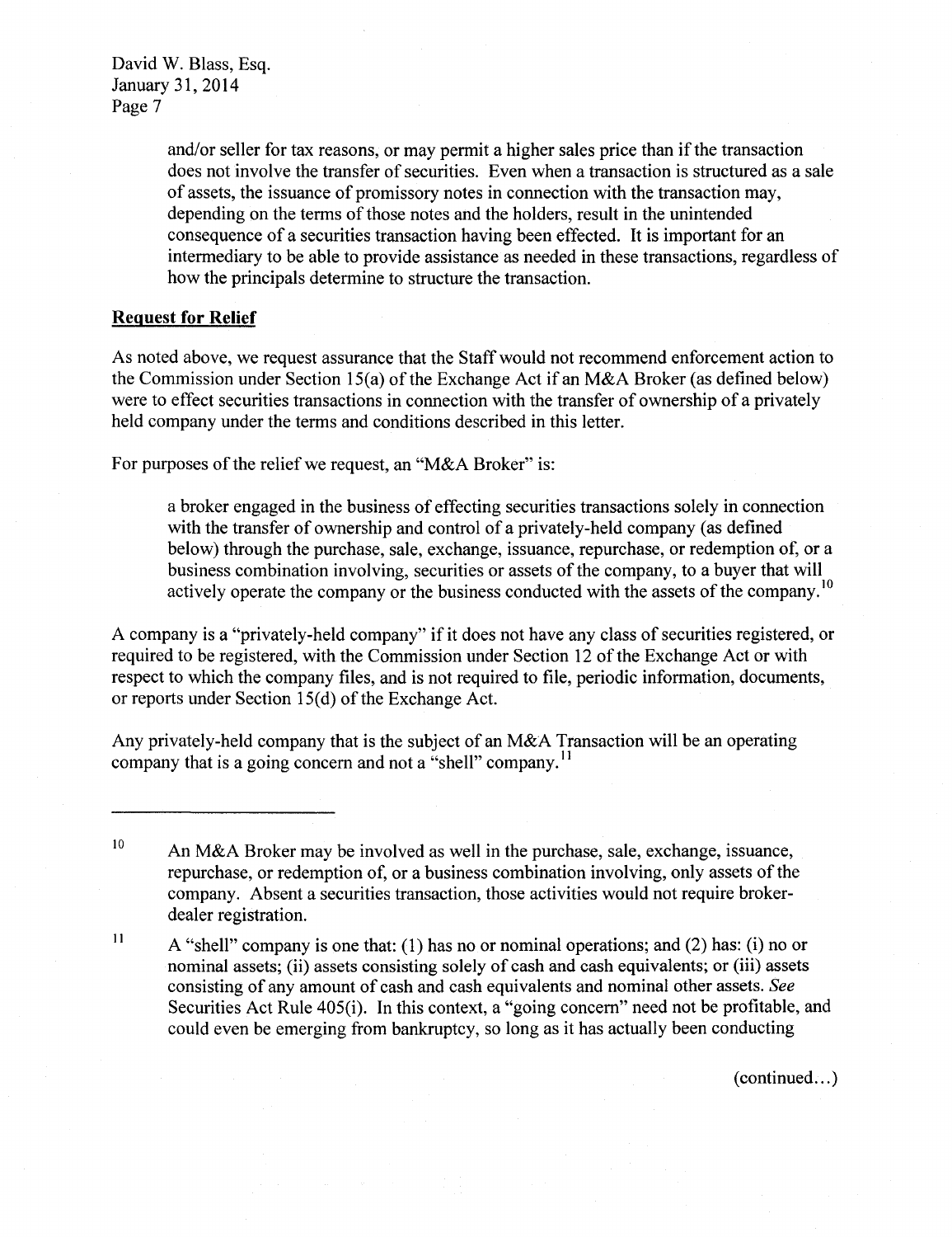Based on the discussion above, the requested relief would:

1. Permit the M&A Broker to represent either the buyer or the seller ofthe business, or both of them, so long as the M&A Broker provides clear written disclosure to both parties as to which parties it represents and has obtained written consent from both parties to any joint representation.

2. Permit an M&A Broker to facilitate an M&A Transaction with a buyer or a group of buyers formed without the assistance of the M&A Broker that, upon completion of the M&A Transaction, will control the company or the business conducted with the assets of the company.<sup>12</sup> A buyer, or group of buyers collectively, would have the necessary control if it has the power, directly or indirectly, to direct the management or policies of a company, whether through ownership of securities, by contract, or otherwise. The necessary control will be presumed to exist if, upon completion of the transaction, the buyer or group of buyers has the right to vote 25% or more of a class of voting securities, has the power to sell or direct the sale of 25% or more of a class of voting securities, or, in the case of a partnership or limited liability company, has the right to receive upon dissolution or has contributed 25% or more of the capital. The buyer, or group of buyers, must actively operate the company or the business conducted with the assets of the company.

3. Permit an M&A Broker to facilitate an M&A Transaction involving the purchase or sale of a privately-held company (as defined herein), without regard to the size of the privatelyheld company.

4. Permit the M&A Broker to participate in M&A Transactions and allow the M&A Broker to advertise a company for sale with information such as the description of the business, general location, and price range.

5. Permit the M&A Broker to advise the parties to issue securities, or otherwise to effect the transfer of the business by means of securities, or assess the value of any securities sold.

(continued...)

business, including soliciting or effecting business transactions or engaging in research and development activities.

Such role could be fulfilled through the power to elect executive officers and approve the annual budget, or by service as an executive or other executive manager. 12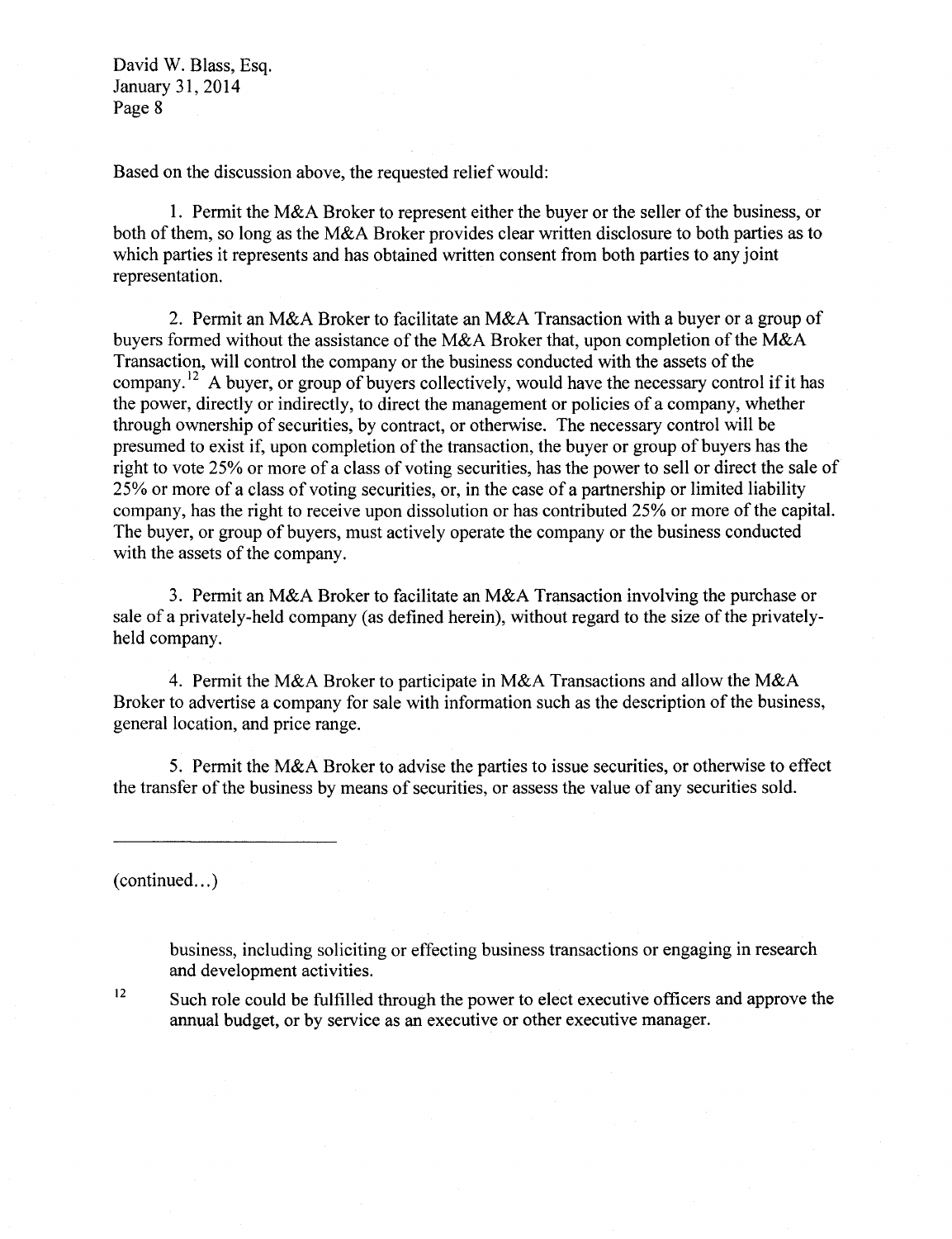6. Permit the M&A Broker to receive transaction based or other compensation, as agreed by the parties, in connection with an M&A Transaction.

7. Permit the M&A Broker to participate in the negotiations ofthe M&A Transaction.

8. Apply only in an M&A Transaction that does not involve a public offering. Any securities received by the buyer or M&A Broker in an M&A Transaction will be restricted securities within the meaning of Rule  $144(a)(3)$  under the Securities Act of 1933 because the securities would have been issued in a transaction not involving a public offering.

Under no circumstances will an M&A Broker have custody, control, or possession of, or otherwise handle, funds or securities issued or exchanged in connection with an M&A Transaction or other securities transaction for the account of others.<sup>13</sup> The requested relief would not be available in connection with an M&A Transaction that results in the transfer of interests to a passive buyer or group of passive buyers. The requested relief would also not be available in connection with an M&A Transaction in which any party to the transaction is a shell company, other than a business combination related shell company.<sup>14</sup> The M&A Broker will not have the ability to bind a party to an M&A Transaction. The M&A Broker will not directly, or indirectly through its affiliates provide financing for any M&A Transaction. An M&A Broker that assists purchasers to obtain financing from unaffiliated third parties must comply with all applicable legal requirements, including, as applicable, Regulation T (12 CFR 220 et seq.), and must disclose any compensation in connection with the financing in writing to the client. Finally, any offering or sale in connection with an M&A Transaction will be conducted in compliance with an applicable exemption from registration under the Securities Act. The requested relief would not be available if the M&A Broker (and, if the M&A Broker is an entity, any officer, director or employee of the M&A Broker): (i) has been barred from association with a broker-dealer by the Commission, any state or other U.S. jurisdiction or any self-regulatory organization; or (ii) is suspended from association with a broker-dealer.

(1) Formed by an entity that is not a shell company solely for the purpose of changing the corporate domicile of that entity solely within the United States; or

(2) Formed by an entity that is not a shell company solely for the purpose of completing a business combination transaction (as defined in Securities Act Rule 165(f)) among one or more entities other than the shell company, none of which is a shell company.

 $13$  We acknowledge that the handling of investor funds and securities in connection with securities activity could require a person to register as a broker-dealer.

 $14$  The term "business combination related shell company" means a shell company (as defined in Securities Act Rule 405) that is: